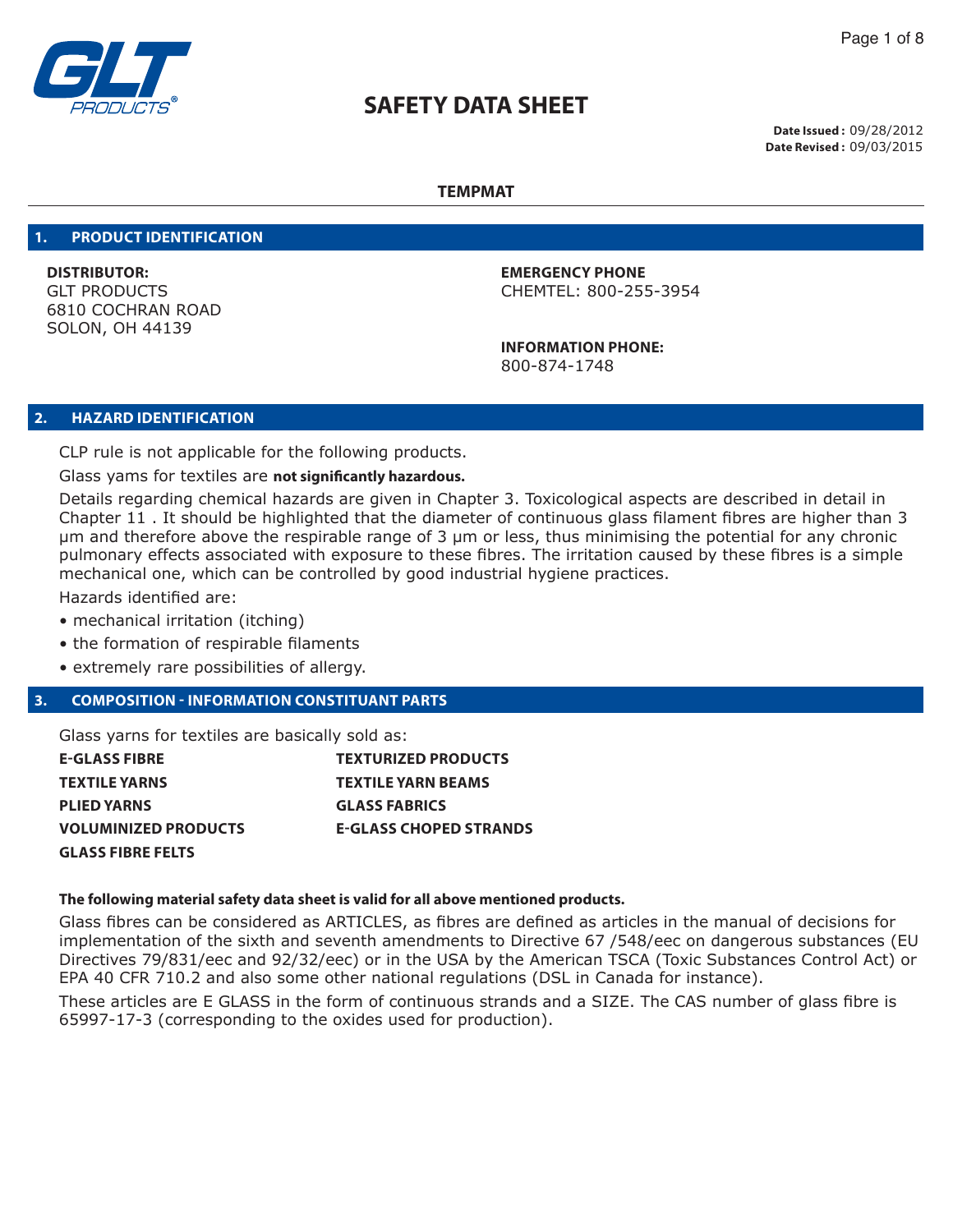

Page 2 of 8

**Date Issued :** 09/28/2012 **Date Revised :** 09/03/2015

### **TEMPMAT**

E GLASS is a glass with a very low alkaline content. Its composition (expressed in oxides) is within the following percentages:

| SiO <sub>2</sub>                                      | 50.8-54%   |
|-------------------------------------------------------|------------|
| Alkaline Oxides (Na <sub>2</sub> O, K <sub>2</sub> O) | max 1%     |
| CaO                                                   | $21 - 24%$ |
| MgO                                                   | $max 2\%$  |
| $B_{2}0_{3}$                                          | $6 - 10%$  |
| $Al_2O_3$                                             | 13-15%     |
| TiO <sub>2</sub>                                      | max 0.8%   |
| Fe <sub>2</sub> O <sub>3</sub>                        | max 0.5%   |
| F <sub>2</sub>                                        | $0 - 1\%$  |

**SIZE** is a mixture of chemicals applied to the glass strands in a maximum quantity of 3% - more generally between 1 % and 1.6% by weight.

Most of this mixture is made up of basically non-reactive high molecular weight polymers, often natural ingredients (starches) with no reactive sites, which are not listed as substances in the 1981 European Inventory of Existing Commercial Substances (EINECS) nor in the ELINCS appendices (European List of Notified Chemical Substances) and are generally exempt from registration on the American TSCA lists.

In some cases, sizes are prepared form polymers with reactive sites or containing reactive monomers included in these lists. Most of the reactive sites are polymerised during the manufacturing process of E glass yarns. However a very small reactivity may remain which justifies the precautionary measures listed in Chapter 8 below.

A second type of ingredient (sometimes present in almost all sizes) is a member of the organo-silane family. These products account for less than 0.05% of the final weight of sized E glass. These products are included in lists of products requiring "hazardous product" labelling in a pure state (for example in Europe R23/25 toxic if swallowed or inhaled, R21 harmful in contact with the skin, R36 irritant for the eyes).

The manufacturer considers this risk as negligible as, although listed as dangerous products, the concentration is extremely low and they are polymerised during the production of E glass fibres.

Other products can be used in sizes often acting as lubricants. Usually the content is extremely low (under 0.1 % of total weight) and as a general rule such products are not on the dangerous product list or, as they have reacted, any possible risk has been reduced.

If so requested by medical authorities, the Chemical Abstract Service (CAS) reference numbers for the ingredients used for a given size or binder can be communicated but must remain for the confidential use of medical authorities.

# **4. FIRST AID**

**INHALATION:** Remove from the scene of exposure to fresh air.

SKIN CONTACT: Wash copiously with lukewarm soapy water without rubbing excessively.

EYE CONTACT: Flush in running water (for at least 10 minutes) and consult a doctor if necessary.

# **5. FIRE FIGHTING**

In case of fire, glass fibres are not flammable, are incombustible and don't support combustion.

Only the packaging (plastic film, paper, cardboard, wood) and the small amounts of size or binder are likely to bum. Combustion gases are basically carbon dioxide and water vapour. There may be small quantities of carbon monoxide and other unidentified substances, which make it necessary to use protective devices in the event of a major fire.

**RECOMMENDED EXTINGUISHING MEDIA:** Water or chemical powder.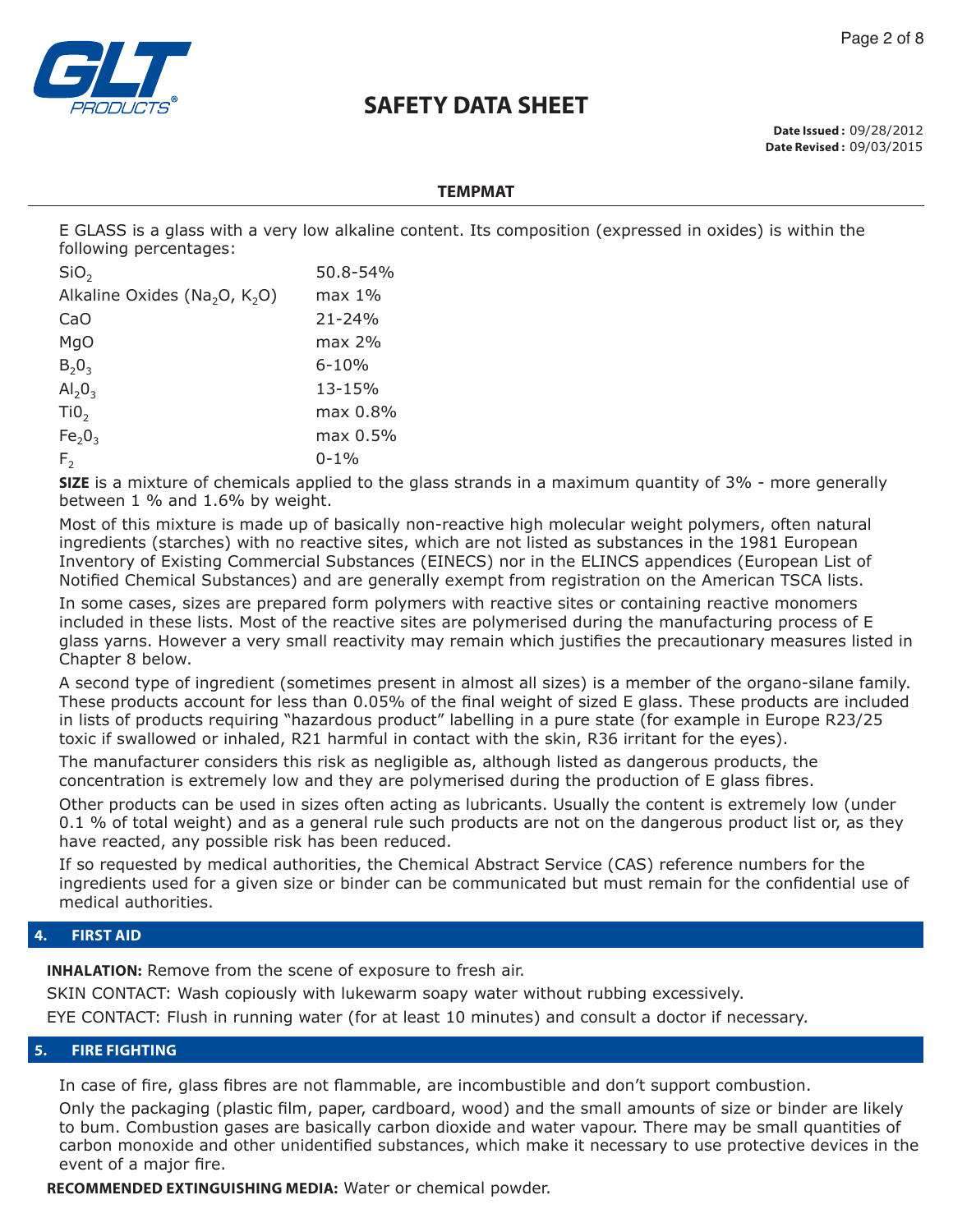

**Date Issued :** 09/28/2012 **Date Revised :** 09/03/2015

### **TEMPMAT**

#### **6. ACCIDENT AL SPILLAGE**

### **PERSONAL PROTECTION:** See Chapter 8.

ENVIRONMENTAL PROTECTION: In leaching tests glass fibre wastes did not emit any significant quantities of dangerous products and they can therefore be considered as **Inert Industrial Wastes**, or even **Common Industrial Wastes**, as defined by national and local regulations. All waste and scrap materials should be disposed of in accordance with applicable national, federal, state and local regulations (see paragraph 13).

CLEANING: Vacuum clean, sweep or shovel into containers normally used for glass fibre waste (selective collection).

#### **7. HANDLING AND STORAGE**

**HANDLING (TECHNICAL MEASURES / PRECAUTIONS / SAFE HANDLING ADVICE):** It is preferable to avoid prolonged contact with the skin: wear gloves, garments with sleeves and long leggings or protective overalls, goggles and dust masks. Glass filaments and dusts must be removed from work garments with a vacuum cleaner and not blown off with compressed air jets. Wash work garments separately from other clothes.

# STORAGE**:**

**TECHNICAL MEASURES:** Respect the stacking procedure recommended for each type of product.

STORAGE CONDITIONS: Store away from excessive humidity to prevent damage to the product and to the packing materials, which could lead to storage safety problems.

INCOMPATIBLE MATERIAL: Not relevant.

### **8. EXPOSURE CONTROL/PERSONAL PROTECTION**

**TECHNICAL MEASURES:** Use every appropriate means (suction, modification of manufacturing methods to reduce fibre dust) to try to reduce the concentration of fibres likely to cause irritation.

TEST PARAMETERS: Test ambient atmospheres in which glass fibre is used regularly to determine levels of

- "non-respirable" and "respirable" filaments
- "non-respirable" and "respirable" dusts.

Legal requirements for respirable and non-respirable dusts and fibres vary from country to country (or do not even exist). The table below (prepared using the knowledge we currently possess) shows the limits applicable in different countries for Time-Weighted Average (TWA) exposure.

It is recommended to identify the chemical nature of the fibres found in working atmospheres correctly, in particular in insulation wools and mineral fibres like asbestos, which are sometimes present and can be confused with continuous glass strands.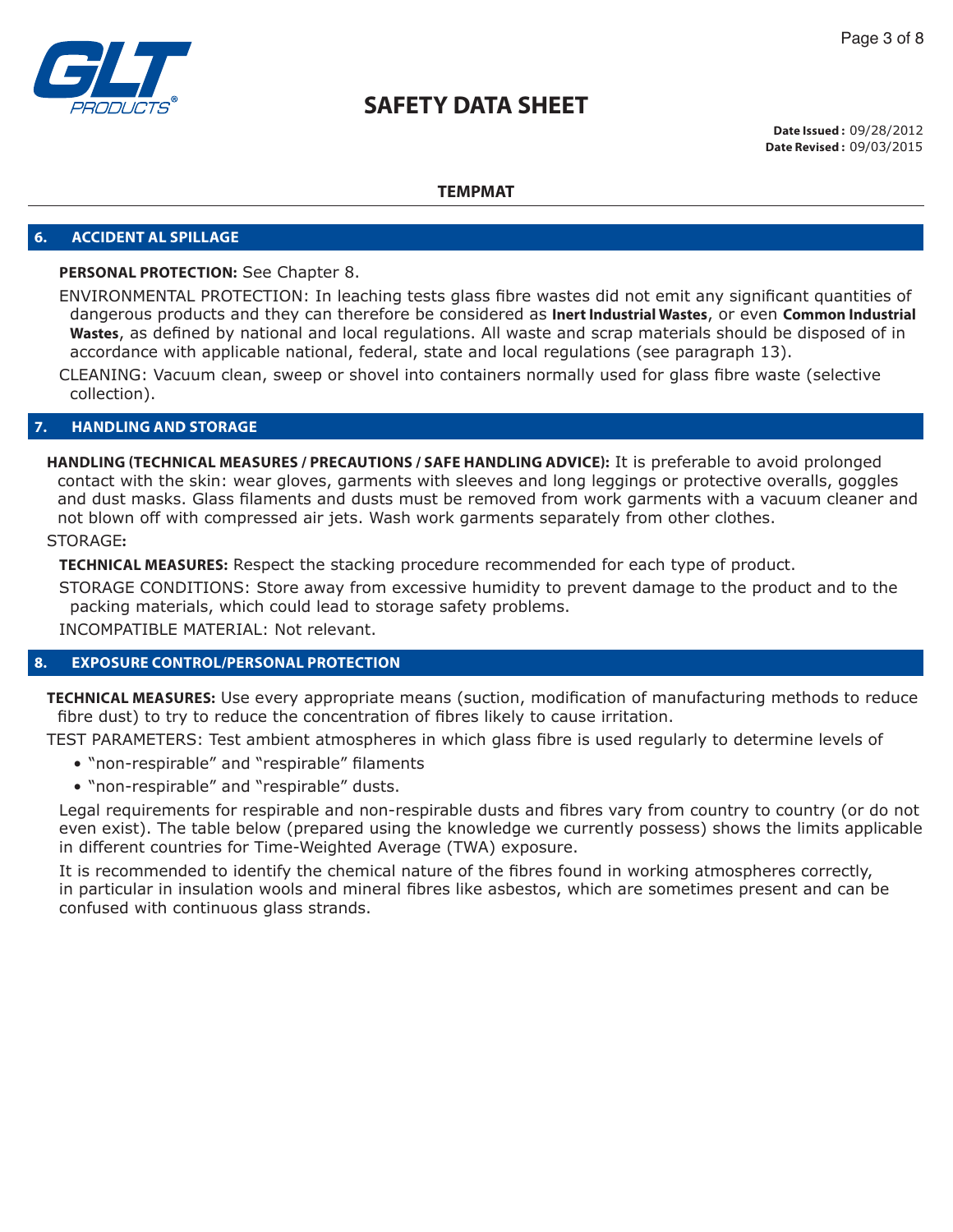

**Date Issued :** 09/28/2012 **Date Revised :** 09/03/2015

| <b>Country</b>       | <b>Dusts</b>        | <b>TWA (Time-Weighted Average)</b><br>concentration)<br>(mg/m <sup>3</sup> for 8 hours work) | <b>Fibres</b> | <b>TWA (Time-Weighted</b><br><b>Average concentration)</b><br>(Fibres/ml for 8 hours work) |
|----------------------|---------------------|----------------------------------------------------------------------------------------------|---------------|--------------------------------------------------------------------------------------------|
| Austria              | fine                | 6                                                                                            | total         | 0.5                                                                                        |
| Belgium              | total               | 10                                                                                           | No regulation |                                                                                            |
| Denmark              | respirable<br>total | 5<br>10                                                                                      | total         | $\mathbf 1$                                                                                |
| Finland              | total               | 10                                                                                           | total         | 1                                                                                          |
| France               | total               | 10                                                                                           | respirable    |                                                                                            |
| Germany              | respirable          | 3                                                                                            | respirable    | 0.25                                                                                       |
| <b>Great Britain</b> | respirable<br>total | 5<br>10                                                                                      | respirable    | 2                                                                                          |
| The Netherlands      | respirable<br>total | $\overline{2}$<br>10                                                                         | total         | $\mathbf 1$                                                                                |
| Ireland              | respirable          | 5                                                                                            | respirable    | 2                                                                                          |
| Italy                | respirable<br>total | 3<br>10                                                                                      | total         | $\mathbf 1$                                                                                |
| Norway               | respirable<br>total | 5<br>10                                                                                      | total         | $\mathbf 1$                                                                                |
| Portugal             | total               | $\overline{4}$                                                                               | total         | $\mathbf 1$                                                                                |
| Spain                | total               | 10                                                                                           | total         | 1                                                                                          |
| Sweden               | respirable<br>total | 5<br>10                                                                                      | total         | $\mathbf 1$                                                                                |
| Switzerland          | total               | 6                                                                                            | respirable    | 0.5                                                                                        |
| <b>USA</b>           | respirable<br>total | $5$ (OSHA)<br>$*15 (OSHA)*$                                                                  | total         | $1$ (ACGIH) **                                                                             |

\* OSHA = Occupational Safety and Health Administration

\*\* ACGIH =American Conference of Governmental Industrial Hygienists

# **PERSONAL PROTECTION EQUIPMENT:**

**RESPIRATORY PROTECTION:** During occasional operations releasing high quantities of dust, wear minimum FP 1 or preferably FP2 EEC approved dust masks. Type 3M 8710 or 3M 9900 respirators approved according to American National Institute For Occupational Safety and Health (NIOSH) directives can be used, for example.

# **PROTECTION OF HANDS AND OTHER EXPOSED PARTS OF THE BODY:**

Gloves for the hands, long-sleeved garments and long leggings to prevent irritation.

People with delicate skin should apply barrier cream to exposed skin areas.

**EYE PROTECTION:** Safety goggles (or masks) or safety glasses.

# **9. PHYSICAL AND CHEMICAL PROPERTIES**

**PHYSICAL STATE:** Solid.

**FORM:** Continuous or chopped or mats of fibre made up of continuous, parallel filaments glued together. COLOUR: White or yellowish white.

**ODOUR:** None.

**PH:** Not applicable.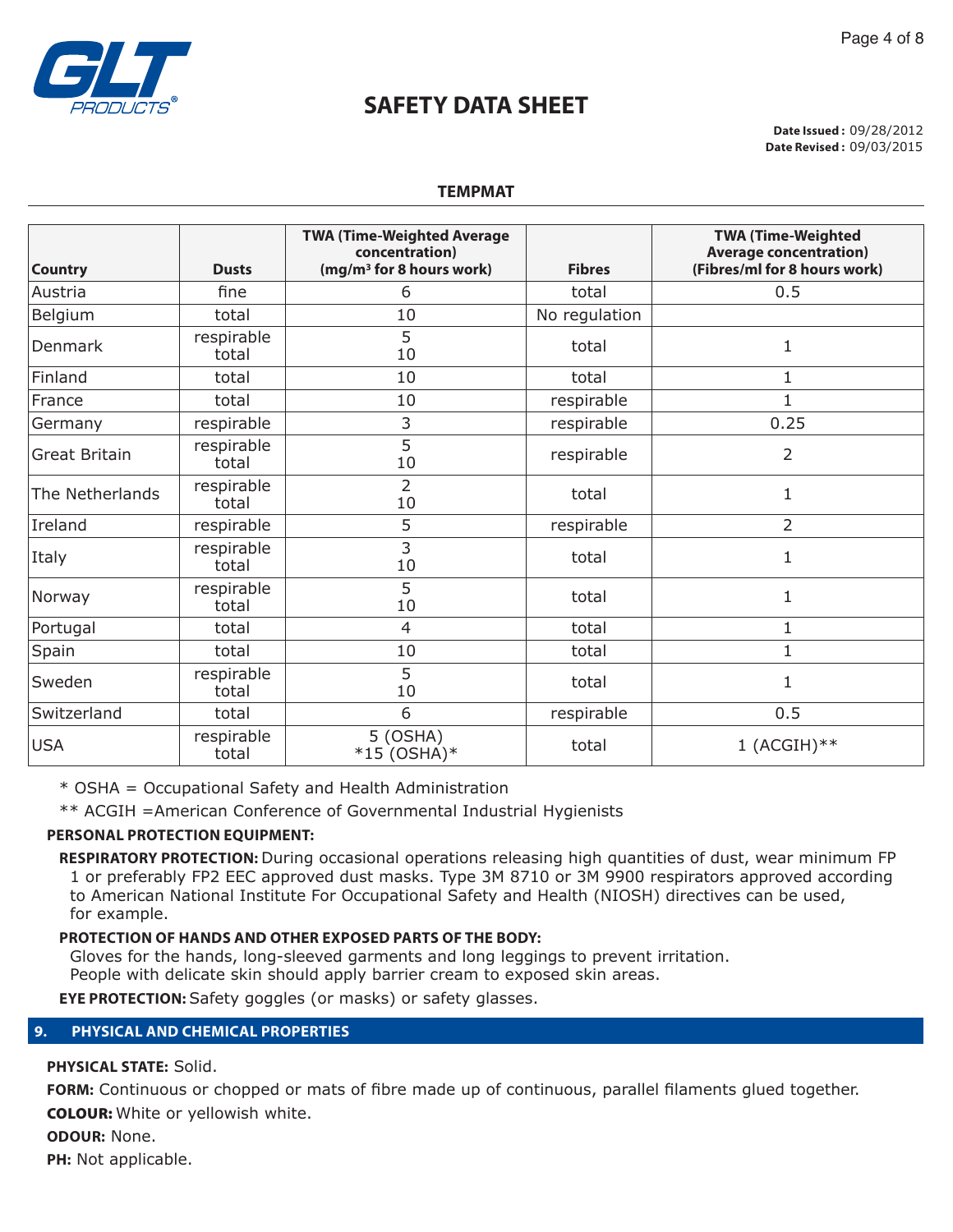

Page 5 of 8

# **TEMPMAT**

### **SPECIFIC TEMPERATURE AT WHICH CHANGES IN PHYSICAL STATE OCCUR:**

- **SOFTENING POINT:** Littleton point (defined as the temperature for which the viscosity of glass is 10<sup>7.65</sup> Poises): approximately 850°C.
- **MELTING POINT:** Not applicable. Glass does not melt, but the viscosity decreases by elevation of temperature and is 10<sup>3</sup> for E glass in a range of temperature between 1150°C and 1250°C (fiberizing temperature).

**DECOMPOSITION TEMPERATURE:** Only size products start to decompose at 200°C.

**FLASH POINT:** None.

**EXPLOSIVE PROPERTIES:** None.

**DENSITY (MOLTEN MASS):** 2.6 g/cm3.

**SOLUBILITY:** very low solubility in water. Sizes can be partially (and even totally) dissolved in most organic solvents.

### **10. STABILITY AND REACTIVITY**

**STABILITY:** Stable in normal use and storage conditions, and in normally foreseeable usage conditions.

**HAZARDOUS REACTIONS:** No chemical hazardous reaction is foreseeable.

**HAZARDOUS DECOMPOSITION PRODUCTS:** In continuous combustion conditions, in addition to water vapour and  $CO<sub>2</sub>$ , small quantities of CO and NO<sub>x</sub> may be released from the combustion of the size. Other products may be released in limited quantities, depending on combustion conditions. This is why it is recommended to use high-temperature gas masks, when fighting intense fires (see paragraph 5).

### **11. TOXICOLOGICAL INFORMATION**

### **ACUTE TOXICITY:** Not relevant.

- **LOCALISED EFFECTS: POSSIBLE TEMPORARY IRRITATIONS:** This irritation is of a purely mechanical and temporary nature. It disappears when exposure is ended. It can affect the skin, the eyes and the upper respiratory tracts. In Europe, mechanical irritation is not considered to be a health hazard within the terms of European directives 67 /548/EEC for hazardous products. This is confirmed by the fact that EC Directive 97 /69/EC for mineral fibres does not stipulate the need to use an Xi (irritant) label nor a classification for continuous strand fibres (which in this Directive only apply to insulation glass wools in some circumstances).
- **SENSITISATION:** Some allergies to continuous strand glass fibres have been declared. All sizing mixtures are tested for their wet state sensitising properties when developed by JSC "Valrniera Glass Fibre" and are only adopted if they have no or a very low sensitisation level. In case of the allergy is confirmed, remove the person from the scene of the exposure.
- **LONG TERM TOXICITY: CARCINOGENIC RISKS. Continuous strand glass fibres are not respirable** (i.e. do not penetrate the lung alveoli). This is because fibres are over 3 μm in diameter. Even after handling, the length of the finest dusts is also well over 5 μm and the length/diameter ratio is greater than 3:1. These are the values determined by the World Health Organisation (WHO) for the definition of respirable fibres.
- **REGULATORY SITUATION:** None of the following official organisations have attributed any risks of cancer during the production and use of continuous filament glass fibres: During its congress in June 1987, World Health Organisation (WHO) through the IARC (International Agency of Research on Cancer) examined all laboratory studies using animals and epidemiological studies carried out on glass yams for textiles. The conclusion was that **glass filaments are not classified as to their carcinogenicity**. They belong to the **Group 3 of IARC**. This classification has been confirmed by the IARC Working Group during his meeting of October 2001 and in the latest issue of the IARC monographs on the evaluation of carcinogenic risks to humans, volume 81 on "Man-made vitreous fibres", published in 2002.

The International Labour Office (ILO) and the CSIP (Chemical Safety International Program) came to the same conclusions on a congress held in 1987.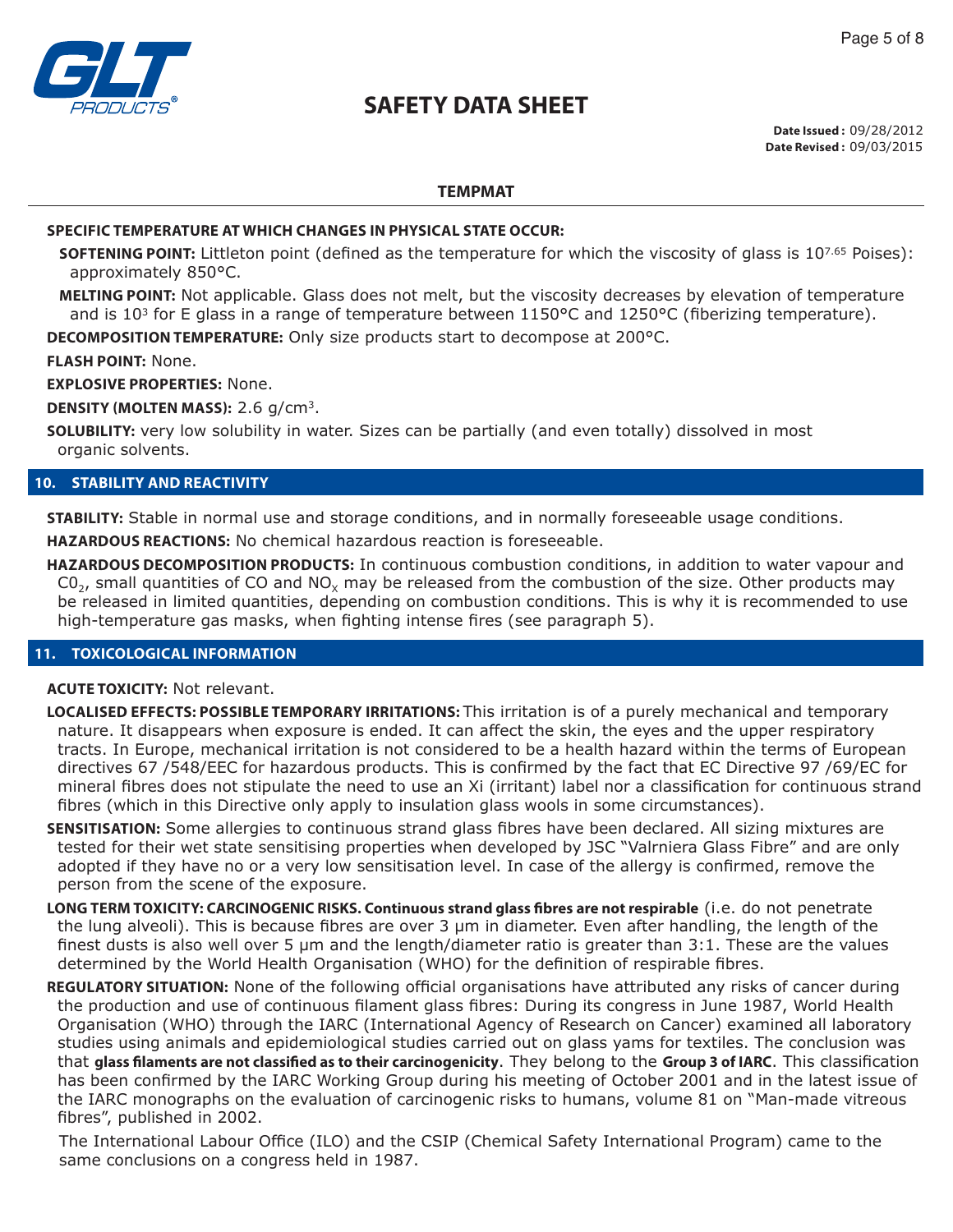

**Date Issued :** 09/28/2012 **Date Revised :** 09/03/2015

# **TEMPMAT**

European Commission Directive 97/69/EC dated 5112/97, the 23rd amendment to Directive 67 /548/EEC which concerns classification, packing and labelling of hazardous substances did not think it necessary to include glass fibres as having carcinogenic risks.

Most European Union member nations have transposed this Directive into their national law and adopted the same conclusions:

| <b>Country</b>     | Reference of transposition documents of Directive 97 /68/EC                                                                                                                                                     |
|--------------------|-----------------------------------------------------------------------------------------------------------------------------------------------------------------------------------------------------------------|
| Austria            | Chemikalienverordnung 1999                                                                                                                                                                                      |
| Belgium            | French implementation by ,, Koninklijk Besluit" of 15/1/99 published on 24/2/99                                                                                                                                 |
| <b>Denmark</b>     | BEK Nº11/1999.01.09 (Ministry of Environment)                                                                                                                                                                   |
| Finland            | Landskapforordning 23/04/98 and 24/02/98 and List of Hazardous Chemicals 16.12.98                                                                                                                               |
| France             | Arrete ministerial du 28/08/98, Circulaire DRT 99/10 du 13/8/99                                                                                                                                                 |
| Germany            | 4 m adaptation of the German Gefahrstoffverordnung 1999                                                                                                                                                         |
| Great Britain      | The chemicals (Hazard Information and packaging for supply) (amendment) Regulations<br>1998. 6/1/99                                                                                                             |
| Greece             | Not available                                                                                                                                                                                                   |
| <b>Netherlands</b> | Wijzigingsbesluit (Stb. 217,2001)                                                                                                                                                                               |
| Ireland            | Statuary Instruments S.I. Nº513 of 1998 European Communities (Classification, Packaging,<br>Labelling and Notification of Dangerous Substances) Amendment N°2 Regulation 1998. Effect<br>on December 22nd 1998. |
| Italy              | Decreto ministeriale del 01109/98, Gazzetta Ufficiale-Serie generaledel 19/11/98 n271 pag.<br>16, decretto del 2 fe 2000, circolare nº4 del 15/03/1999                                                          |
| Luxembourg         | Reglement Grand Ducal du 31/10/98                                                                                                                                                                               |
| Portugal           | Not available                                                                                                                                                                                                   |
| Spain              | Bulletin Oficial del Estada (11/09/98)                                                                                                                                                                          |
| Sweden             | KIFS 1998:7                                                                                                                                                                                                     |

OSHA (Occupational Safety and Health Administration) and NTP (U.S. National Toxicology Program), official American organisations, have not listed glass yams for textiles as hazardous substances and the ACGIH (American Conference of Governmental Industrial Hygienists) has classified them as A4 (not classified as carcinogenic for Man). They are not concerned by the Canadian Controlled Products regulations (CPR).

No new studies have led the organisations to revise their position on this subject.

Most laws and studies concerning respirable fibres do not apply to continuous filaments glass yams for textiles. For example,

- The concentration of respirable fibres on the atmosphere (1.5 fibres/cm3) fixed by French circular 95/04 dated 12/0111995 (in addition to that dated 19/0711982) from the French Ministry for Work does not apply to glass yarns.
- Cancer risk index KI defined in German TRGS 905 does not apply to nonrespirable continuous filament glass fibres.

# **EPIDEMIOLOGICAL AND LABORATORY STUDIES:**

No epidemiological and laboratory studies carried out up until now demonstrate in a scientifically significant way any risk of cancer related to reinforcement fibres.

Several recent epidemiological studies (Chiazze 1997, Bo ff eta 1997) confirmed the absence of excessive mortality due to cancer in people working in glass fibre manufacturing facilities vs. control populations.

A recent study published in 2000 by the IOM (Institute of Occupational Medicine in Edinburgh) addressed the inhalation of E-glass microfibres by animals at concentrations al least 1000 times higher than those encountered when using glass fibres demonstrated carcinogenic risk. These microfibres are not part of the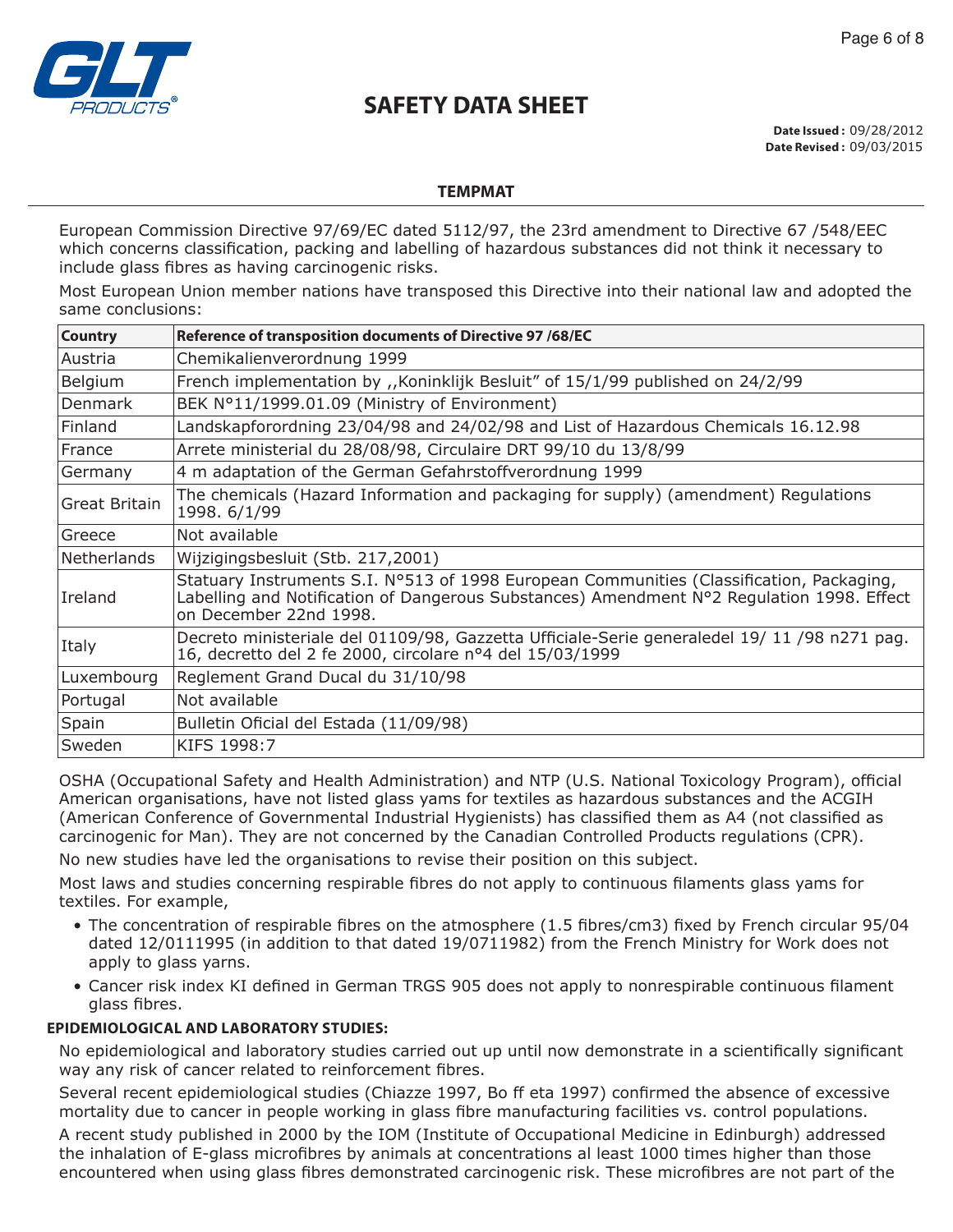

**Date Issued :** 09/28/2012 **Date Revised :** 09/03/2015

### **TEMPMAT**

product range produced and sold by JSC "Valmiera Glass Fibre" and these findings are not likely to charge current opinions for the glass yams described in this MSDS.

**HANDLING GLASS FIBRES:** When glass fibres are chopped, milled or sanded they are cut perpendicular to strand length and no smaller diameters filaments are generated. Conversely, significant quantities of dust can be generated, which is why it is recommended to use personal protection. In dusts, also present in some products (chopped strands, milled fibres), some studies have shown very low quantities of particles with fibrous aspects (l/d>3), short (but nevertheless longer than 5 μm) and with an apparent diameter of under 3 μm. Quantities measured in work atmospheres are 50 to 100 times lower than all the limits fixed for respirable fibres, but when there is a high risk of dust generation it is strongly recommended to wear masks.

**MUTAGENIC RISKS, TERATOGENIC RISKS, RISKS FOR REPRODUCTION:** continuous strand glass yams have no known risks.

### **12. ECOTOXICOLOGICAL INFORMATION**

E glass is not biodegradable. Sizes or binders are organic materials slowly and only partial dissolved by natural agents like water. As the concentration of the ingredients in the mixture and ingredient solubility are low and as they have not been classified as hazardous, glass yams are considered to have no adverse ecotoxicological effects.

Glass fibres and sizing products **were not listed as products** likely to destroy the **ozone layer** by the 1987 Montreal Protocol (Class 1 or Class 2). These lists are included in EC Regulation n° 3093/94 and in section VI of amendments to the "Clean Air Act" by the American Environmental Agency (EPA).

Glass fibre sizes do not contain PCB (Polychlorinated biphenyl) or/and other polyaromatic products of the same type.

### **13. WASTE DISPOSAL**

Depending on local regulations, glass fibre wastes can either be considered as **inert waste** or as **common industrial waste**. As such they can be buried in landfills approved for these categories.

Glass fibres waste cannot be destroyed by incineration and can damage incinerators by the formation of a vitrified mass.

Clean cardboard, wood, plastic (film or bags) and packaging can be eliminated in units specific to these products (i.e. for recycling or use as fuels) .

### **14. TRANSPORT**

**INTERNATIONAL REGULATIONS:** Glass yams are not considered as hazardous goods by transport regulations. They are part of one of the hazardous classes listed in international regulations.

They do not need special procedures under any regulations. For international transport in Europe by land (new restructured version of ADR applicable as from July 1st 2001 , RID, ADNR), sea (OMI) or air (OAC/ IATA), or to the USA (DOT) or Canada (TDG), they are not shown as a risk category nor qualified by a UNO number or a packing group.

### **15. REGULATORY INFORMATION**

Continuous filaments glass yams do not require hazardous product labelling (see Chapter 11 ).

General hygiene and work safety regulations apply (see Chapter 8).

Continuous filament glass yams are articles and for this reason they have not to be listed in most of the countries, for instance in the list EINECS in Europe, ELIN CS, TSCA for the USA, DSL and NDSL for Canada, ...